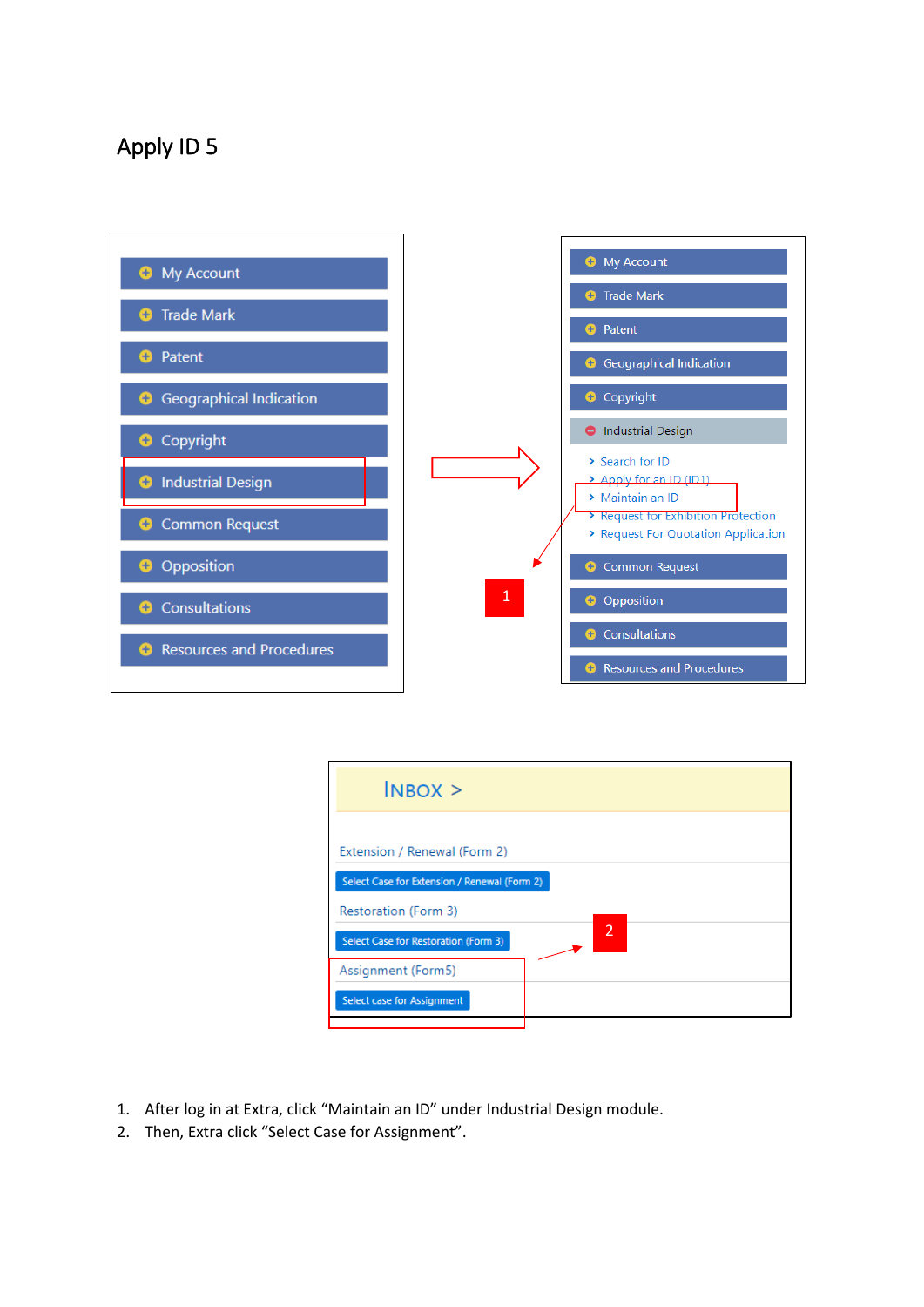| $INBOX$ >                                                                                                                                                      |                                                                                                                                                                                                                                                                                                                  |                                                               | Logout                         |
|----------------------------------------------------------------------------------------------------------------------------------------------------------------|------------------------------------------------------------------------------------------------------------------------------------------------------------------------------------------------------------------------------------------------------------------------------------------------------------------|---------------------------------------------------------------|--------------------------------|
| Enter your application number or title to perform a simple search<br>For a more advanced search select the link below and more criteria will be made available |                                                                                                                                                                                                                                                                                                                  | Enter application number e.g.<br>169088, you can use comma to |                                |
| Search Criteria                                                                                                                                                |                                                                                                                                                                                                                                                                                                                  | search for multiple cases<br>1500 characters max.             |                                |
| <b>Application Number</b>                                                                                                                                      |                                                                                                                                                                                                                                                                                                                  |                                                               |                                |
| <b>Article Name</b>                                                                                                                                            |                                                                                                                                                                                                                                                                                                                  |                                                               |                                |
| Locarno                                                                                                                                                        | Search                                                                                                                                                                                                                                                                                                           |                                                               |                                |
|                                                                                                                                                                | Q Search<br>Clear   Advanced Search                                                                                                                                                                                                                                                                              |                                                               |                                |
|                                                                                                                                                                | Q Search<br>Get Report List                                                                                                                                                                                                                                                                                      |                                                               |                                |
|                                                                                                                                                                | Unit 1-7, Aras Bawah, Tower B, Menara UOA Bangsar, No. 5, Jalan Bangsar Utama 1, 59000 Kuala Lumpur. Telephone / Fax: +603-2299 8400 / +603-2299 8989<br>www.myipo.gov.my . e-mail: pttechsupport@myipo.gov.my (Patent), tmtechsupport@myipo.gov.my (Trademark), idtechsupport@myipo.gov.my (Industrial Design). |                                                               |                                |
|                                                                                                                                                                | Usage   Privacy Statement   Copyright Notice   Security Policy @ Copyright - The Official Portal of Intellectual Property Corporation of Malaysia                                                                                                                                                                |                                                               |                                |
|                                                                                                                                                                |                                                                                                                                                                                                                                                                                                                  |                                                               |                                |
|                                                                                                                                                                |                                                                                                                                                                                                                                                                                                                  |                                                               | $\times$ Close $\times$ Select |

- 3. This page will be display after Extra click "Select Case for Assignment".
- 4. Extra need to enter ID application number or article name or Locarno.
- 5. Extra also can enter "\*" and system will display all application number that can apply for ID5.

| $INBOX$ >                                                                                                                                                      |                                                                                                                                                                                                                                                                                                                                                                                                                                                                                                                                              | Logout   |
|----------------------------------------------------------------------------------------------------------------------------------------------------------------|----------------------------------------------------------------------------------------------------------------------------------------------------------------------------------------------------------------------------------------------------------------------------------------------------------------------------------------------------------------------------------------------------------------------------------------------------------------------------------------------------------------------------------------------|----------|
| Enter your application number or title to perform a simple search<br>For a more advanced search select the link below and more criteria will be made available |                                                                                                                                                                                                                                                                                                                                                                                                                                                                                                                                              |          |
| G Search Criteria                                                                                                                                              |                                                                                                                                                                                                                                                                                                                                                                                                                                                                                                                                              |          |
| <b>Application Number</b>                                                                                                                                      | 21-E0252-0101                                                                                                                                                                                                                                                                                                                                                                                                                                                                                                                                |          |
| <b>Article Name</b>                                                                                                                                            |                                                                                                                                                                                                                                                                                                                                                                                                                                                                                                                                              |          |
| Locarno                                                                                                                                                        | Search                                                                                                                                                                                                                                                                                                                                                                                                                                                                                                                                       |          |
|                                                                                                                                                                | Q Search<br>Clear   Advanced Search                                                                                                                                                                                                                                                                                                                                                                                                                                                                                                          |          |
| 1 Industrial Design(s)                                                                                                                                         |                                                                                                                                                                                                                                                                                                                                                                                                                                                                                                                                              |          |
| 21-E0252-0101<br>kerusi satu<br>Select<br>First 1 Last Order by : No selection                                                                                 | 6<br>$\vee$ Items per page : No selection $\vee$<br>Get Report List<br>Unit 1-7, Aras Bawah, Tower B, Menara UOA Bangsar, No. 5, Jalan Bangsar Utama 1, 59000 Kuala Lumpur. Telephone / Fax: +603-2299 8400 / +603-2299 8999<br>www.myipa.gov.my . e-mail: pttechsupport@myipa.gov.my (Patent), tmtechsupport@myipa.gov.my (Trademark), idtechsupport@myipa.gov.my (Industrial Design).<br>Usage   Privacy Statement   Copyright Notice   Security Policy © Copyright - The Official Portal of Intellectual Property Corporation of Malaysia |          |
|                                                                                                                                                                |                                                                                                                                                                                                                                                                                                                                                                                                                                                                                                                                              | v Select |

6. Extra click Select button to select the application number for ID 5 application.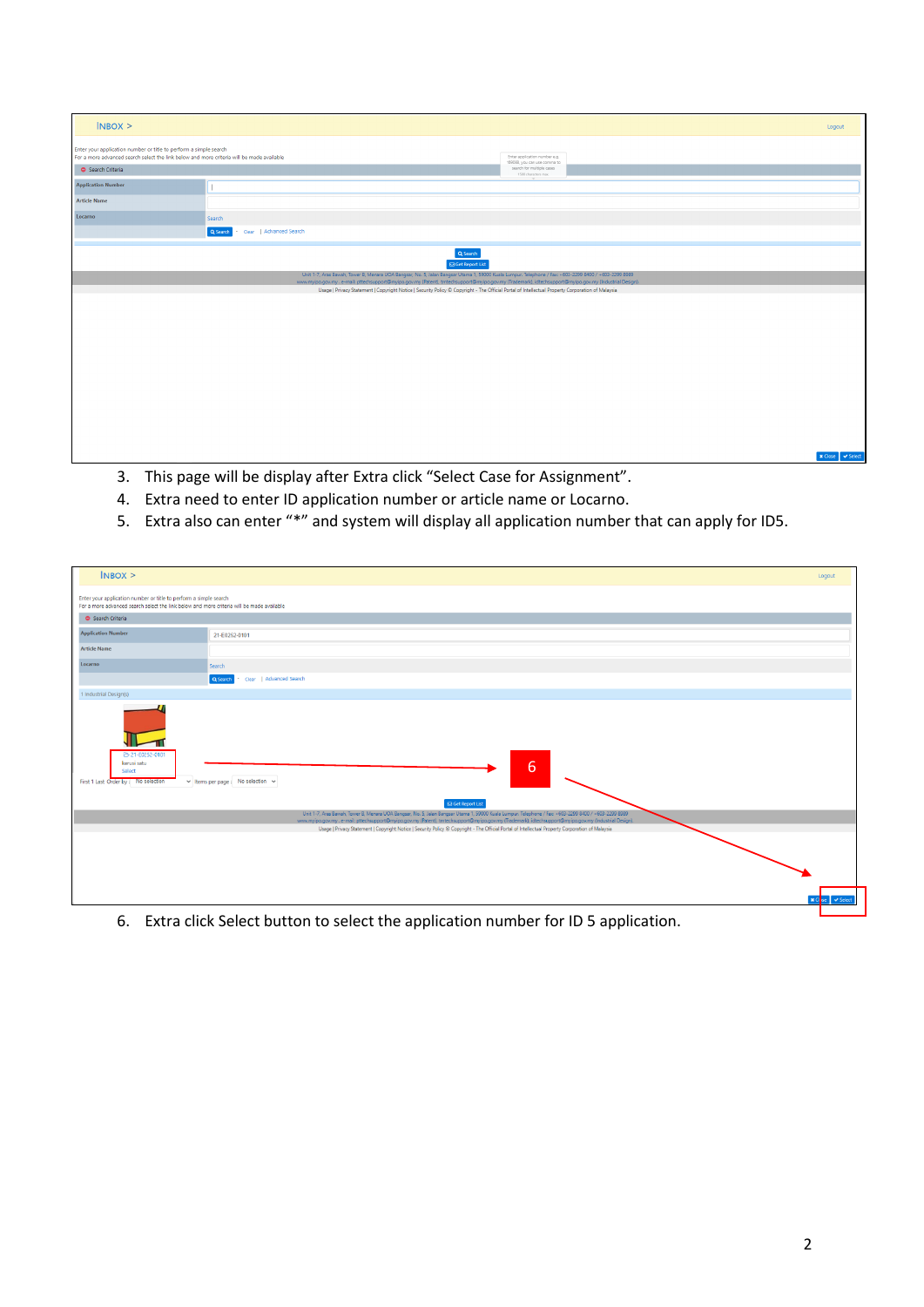- 7. This module will allow the Applicant to key-in the basic information related to his application, and provide the relevant information related to the new designated Owner. The Applicant also shall be able to do below transaction:
	- i. Assignment
	- ii. Transmission
	- iii. Security Interest Transaction
	- iv. Others Operation of Law
- 8. The following rules must be respected in order to assign a Design:
	- Only the Applicant(s) (Assignee(s)) or (Assignee's Agent) can submit the request.
	- It is possible to assign a Design to several new Applicants / Owners.
	- It is not possible to change the Agent of the Design within this request.
- 9. Applicant shall only require to key in minimum data where the details of the input shall be auto populated by the system.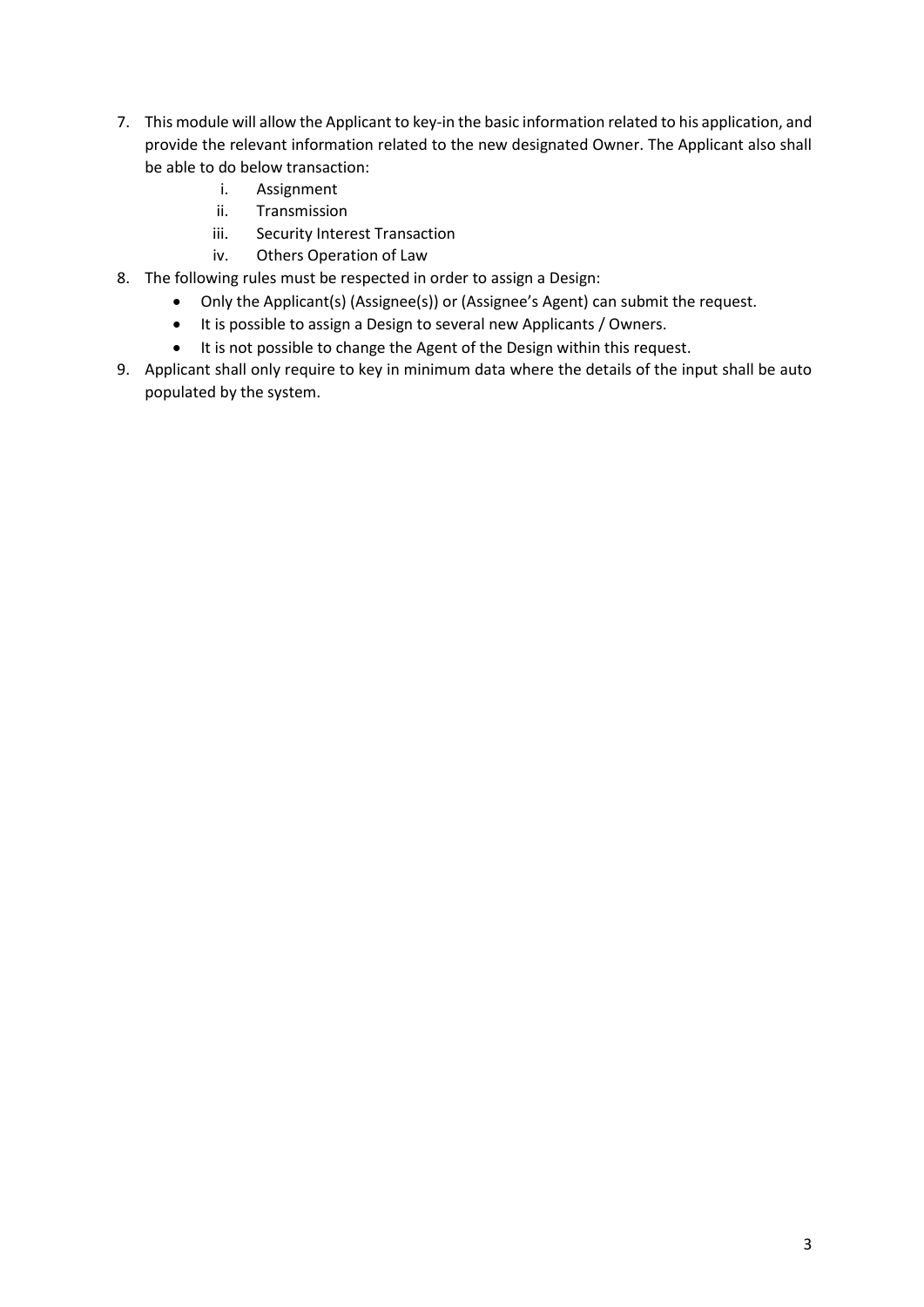| $INBOX$ > ASSIGNMENT (FORM5)      |                                                                                                                                                                                                                                                                                                                                                                                                            |    |                |     |        | Logout                     |
|-----------------------------------|------------------------------------------------------------------------------------------------------------------------------------------------------------------------------------------------------------------------------------------------------------------------------------------------------------------------------------------------------------------------------------------------------------|----|----------------|-----|--------|----------------------------|
| <b>Client Reference</b>           |                                                                                                                                                                                                                                                                                                                                                                                                            |    |                |     |        |                            |
| Case Selected                     |                                                                                                                                                                                                                                                                                                                                                                                                            |    |                |     |        |                            |
| <b>Case Selected</b>              | E> 21-E0252-0101<br>kerusi satu                                                                                                                                                                                                                                                                                                                                                                            |    |                |     |        |                            |
| Applicant's Information & Details |                                                                                                                                                                                                                                                                                                                                                                                                            |    |                |     |        |                            |
| Identity                          | identify who the applicant is for this application. If you or your organisation are the applicant then select that you are applying in your own right, if not then you are acting as an agent.<br>Select whether you're acting for your own right, as an agent or as a legal representative, where appropriate addresses will be populated accordingly.<br>I am acting : O In my own right O As an Agent + |    |                |     |        |                            |
| Request Details                   |                                                                                                                                                                                                                                                                                                                                                                                                            |    |                |     |        |                            |
| <b>Applicant Type</b>             | O Assignee O Assignee's Agent O Assignor's Agent .                                                                                                                                                                                                                                                                                                                                                         |    |                |     |        |                            |
| <b>Request Type</b>               | O Assignment O Transmission O Security Interest Transaction O Other Operation of Law .                                                                                                                                                                                                                                                                                                                     |    | $\overline{7}$ |     |        |                            |
| New Owner/Applicant               | O Search                                                                                                                                                                                                                                                                                                                                                                                                   |    |                |     |        |                            |
| <b>Date of Agreement</b>          |                                                                                                                                                                                                                                                                                                                                                                                                            |    |                |     |        |                            |
| Support Documents & Declaration   |                                                                                                                                                                                                                                                                                                                                                                                                            |    |                |     |        |                            |
| <b>Supporting Document</b>        | Provide :<br>- Deed of Assignment<br>O Add   0                                                                                                                                                                                                                                                                                                                                                             |    |                |     |        |                            |
| Declaration                       | [1] I / We declare that where industrial design right exists in the/each industrial design mentioned in column 2, the person(s) entitled to any interest which the applicant is seeking to register by this application is/ ar                                                                                                                                                                             |    |                |     |        |                            |
| · Payment                         |                                                                                                                                                                                                                                                                                                                                                                                                            |    |                |     |        |                            |
| $1 \text{Fee}(s)$                 |                                                                                                                                                                                                                                                                                                                                                                                                            |    |                |     |        |                            |
| <b>Fee Description</b>            |                                                                                                                                                                                                                                                                                                                                                                                                            |    | Fee Amount     |     | Total  |                            |
| ID5(a) - Basic Application Fee    |                                                                                                                                                                                                                                                                                                                                                                                                            |    | 280.00         | ٠   | 280.00 |                            |
| Total                             |                                                                                                                                                                                                                                                                                                                                                                                                            | ÷. | 280.00         | $=$ | 280.00 | Digicert Signature         |
| Information                       |                                                                                                                                                                                                                                                                                                                                                                                                            |    |                |     |        | $\overline{D}$             |
| Mode                              | No selection -                                                                                                                                                                                                                                                                                                                                                                                             |    |                |     |        | PIN                        |
| Banks                             | Select Bank -                                                                                                                                                                                                                                                                                                                                                                                              |    |                |     |        | $\sim$<br>× Close → Submit |
| THE CALLASSA TILL TOO.            |                                                                                                                                                                                                                                                                                                                                                                                                            |    |                |     |        |                            |

| Applicant's Information & Details | 10(b)                                                                                                                                                                                                                                                                                                                                                                     |
|-----------------------------------|---------------------------------------------------------------------------------------------------------------------------------------------------------------------------------------------------------------------------------------------------------------------------------------------------------------------------------------------------------------------------|
| <b>Identity</b>                   | Identify who the applicant is for this application. If you or your organisation<br>ire applying in your own right, if not then you are acting as an agent.<br>Select whether you're acting for your own right, as an agent or as a legal representative, mixed space process<br>one ses will be populated accordingly.<br>I am acting : O In my own right O As an Agent . |
| <b>Request Details</b>            |                                                                                                                                                                                                                                                                                                                                                                           |
| <b>Applicant Type</b>             | Assignee D Anagnee's Agent O Assignor's Agent .                                                                                                                                                                                                                                                                                                                           |
| <b>Request Type</b>               | 10(g)<br>O Assignment O Transmission O Security Interest Transaction O Other Operation of Law                                                                                                                                                                                                                                                                             |
| <b>THEW OWNER/Applicant</b>       | Q Search 0                                                                                                                                                                                                                                                                                                                                                                |
| <b>Date of Agreement</b>          |                                                                                                                                                                                                                                                                                                                                                                           |
|                                   |                                                                                                                                                                                                                                                                                                                                                                           |
| Support Documents & Declaration   | 10(d)                                                                                                                                                                                                                                                                                                                                                                     |
| <b>Supporting Document</b>        | Provide:<br>- Deed of Assignment                                                                                                                                                                                                                                                                                                                                          |
|                                   | 0A/d                                                                                                                                                                                                                                                                                                                                                                      |
| <b>Declaration</b>                | 10(h)<br>U IV We declare that where industrial design right exists in the<br>tioned in column 2, the person(s) entitled to any interest which the applicant is seeking to register by this application is/ are also entitled to the corresponding interest in the industrial design right.                                                                                |

| INBOX<br><b>ASSIGNMENT (FORM5)</b> |                                                                                          |                                                                                                                                                                                                                                                                                                                                                         |                           |                                                                                 |         |                  |                | Logout          |
|------------------------------------|------------------------------------------------------------------------------------------|---------------------------------------------------------------------------------------------------------------------------------------------------------------------------------------------------------------------------------------------------------------------------------------------------------------------------------------------------------|---------------------------|---------------------------------------------------------------------------------|---------|------------------|----------------|-----------------|
| <b>Client Reference</b>            |                                                                                          |                                                                                                                                                                                                                                                                                                                                                         |                           |                                                                                 |         |                  |                |                 |
| Case Selected                      |                                                                                          |                                                                                                                                                                                                                                                                                                                                                         |                           |                                                                                 |         |                  |                |                 |
| <b>Case Selected</b>               | 25 21-E0252-0101<br>kerusi satu                                                          | 10(a)                                                                                                                                                                                                                                                                                                                                                   |                           |                                                                                 |         | 10(c)            |                |                 |
| Applicant's Information & Details  |                                                                                          |                                                                                                                                                                                                                                                                                                                                                         |                           |                                                                                 |         |                  |                |                 |
| <b>Identity</b>                    | I am acting : @ In my own right   O As an Agent   o                                      | Identify who the applicant is for this application. If you or your organisation are the applicant then select that you are applying in your own right, if not then you are acting as an agent.<br>Select whether you're acting for your own right, as an agent or as a legal representative, where appropriate addresses will be populated accordingly. |                           |                                                                                 |         |                  |                |                 |
| <b>Applicant</b>                   | $\oplus$ Id                                                                              | $-$ Name                                                                                                                                                                                                                                                                                                                                                | <sup>©</sup> Agent Number | Address(es)                                                                     |         |                  |                |                 |
|                                    | 960409025982                                                                             | Nurul Syazwani binti Saifuddin                                                                                                                                                                                                                                                                                                                          | MYA/2021/0006             | blok d-4-13, ppr pantai ria, jalan pantai dalam Bangsar 59200 Kuala Lumpur (MY) |         |                  | <b>Co</b> Edit | <b>B</b> Remove |
|                                    |                                                                                          |                                                                                                                                                                                                                                                                                                                                                         |                           |                                                                                 |         |                  |                |                 |
|                                    | Q Search                                                                                 |                                                                                                                                                                                                                                                                                                                                                         |                           |                                                                                 |         |                  |                |                 |
| Correspondent                      |                                                                                          | All correspondence (Discussions and Tasks) relating to this application will be sent to the Contact of the Contact of the Contact of the Contact of the Contact of the Contact of the Contact of the Contact of the Contact of<br>10(e)                                                                                                                 |                           |                                                                                 |         |                  |                |                 |
|                                    | $\mathsf{Id}$                                                                            | Name                                                                                                                                                                                                                                                                                                                                                    | <b>Address</b>            |                                                                                 | Town    | <b>Post Code</b> | State          | Country         |
|                                    | 960409025982                                                                             | Nurul Syazwani binti Saifuddin                                                                                                                                                                                                                                                                                                                          |                           | blok d-4-13, ppr pantai ría, jalan pantai dalam                                 | Bangsar | 59200            | Kuala Lumpur   | MY              |
|                                    | Q Search                                                                                 |                                                                                                                                                                                                                                                                                                                                                         |                           |                                                                                 |         |                  |                |                 |
| <b>Address for Service</b>         | Select an address for service for the current application                                | · Default Address: blok d-4-13, ppr pantal ria, Jalan pantal dalam, Bangsar, Kuala Lumpur 59200, Malaysia                                                                                                                                                                                                                                               |                           |                                                                                 |         |                  |                |                 |
| <b>Notification Method</b>         | Choose if you want to receive notifications by post or by email<br><b>C</b> Email O Post |                                                                                                                                                                                                                                                                                                                                                         |                           |                                                                                 |         |                  |                |                 |

| 10(b)<br>Applicant's Information & Details |                                                                                                                                                                                                                                                                                       |
|--------------------------------------------|---------------------------------------------------------------------------------------------------------------------------------------------------------------------------------------------------------------------------------------------------------------------------------------|
| Identity                                   | the the applicant is for this application. If you or your organisation are the applicant then select that you are applying in your own right, if not then you are acting as an agent.                                                                                                 |
|                                            | Rect whether you're acting for your own right, as an agent or as a legal representative, where appropriate addresses will be populated accordingly.<br>▶ am acting : O In my own right O As an Agent .                                                                                |
| Request Details                            |                                                                                                                                                                                                                                                                                       |
|                                            |                                                                                                                                                                                                                                                                                       |
| Applicant Type                             | O Assignee & Assignee's Agent O Assignor's Agent .                                                                                                                                                                                                                                    |
| <b>Request Type</b>                        | O Assignment O Transmission O Security Interest Transaction O Other Operation of Law .<br>10(g)                                                                                                                                                                                       |
| New Owner/Applicant                        | Q Search o                                                                                                                                                                                                                                                                            |
|                                            |                                                                                                                                                                                                                                                                                       |
|                                            |                                                                                                                                                                                                                                                                                       |
| <b>Date of Agreement</b>                   |                                                                                                                                                                                                                                                                                       |
|                                            |                                                                                                                                                                                                                                                                                       |
| Support Documents & Declaration            |                                                                                                                                                                                                                                                                                       |
| <b>Supporting Document</b>                 | Provide:<br>- Deed of Assignment<br>10(f)<br>- ID10 Document Assignee<br>O Add   o                                                                                                                                                                                                    |
| <b>Declaration</b>                         | 0 1/ Ve declare that where industrial desi<br>istrial design mentioned in column 2, the person(s) entitled to any interest which the applicant is seeking to register by this application is/ are also entitled to the corresponding interest in the industrial design right<br>10(h) |